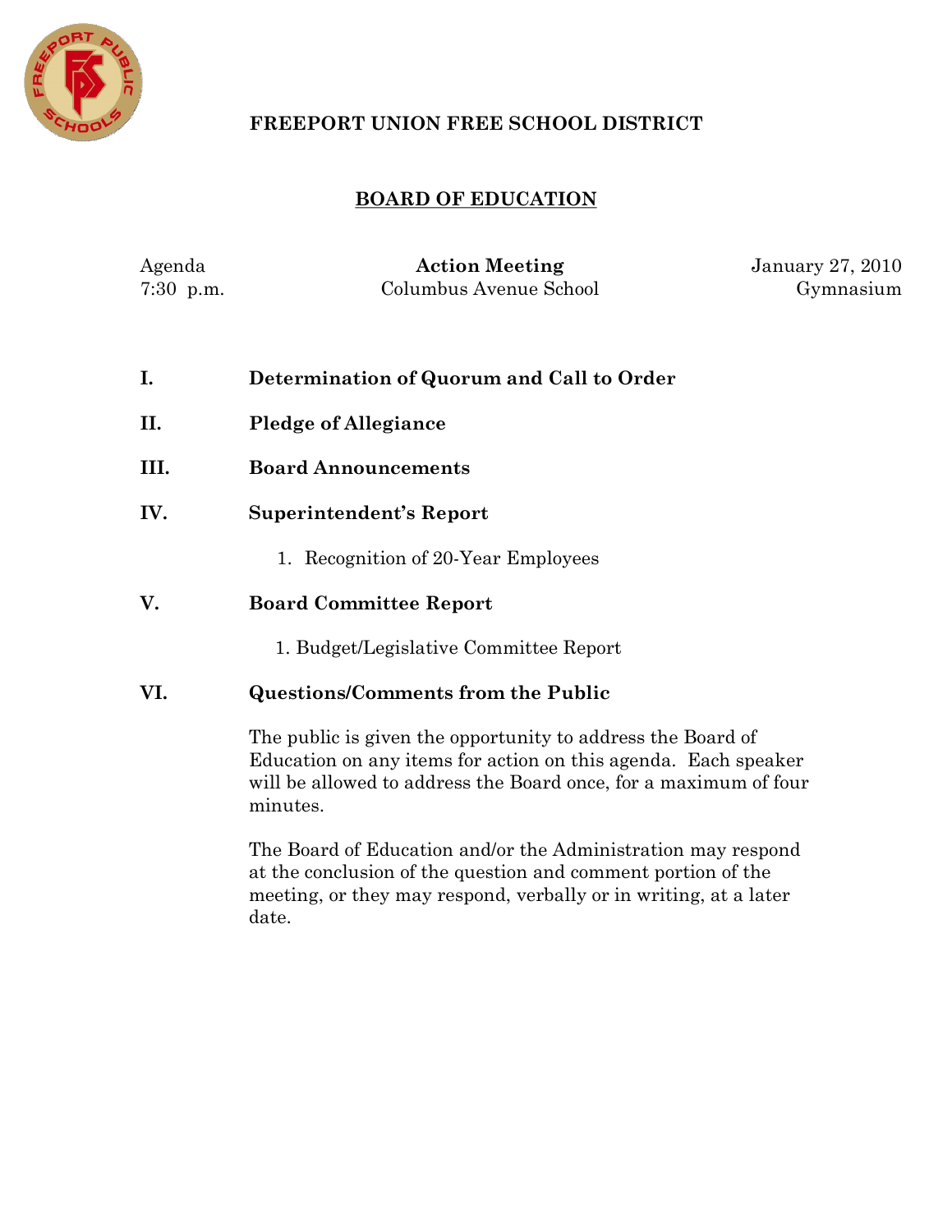## **VII. Items for Action**

#### **Consent Agenda Items:**

**BE IT RESOLVED,** that the Board of Education of the Freeport Union Free School District Hereby approves the following items; A, B  $(1, 2, 3, 4, 5, 6)$  C  $(1)$ .

#### **A. Acceptance of the Minutes of the Board of Education Meetings:**

December 16, 2009 and January 13, 2010

#### **B. Consent Approve**

#### **Personnel Actions**

- 1. Leave of Absence
- 2. Change of Status
- 3. Termination of Staff
- 4. Resignation of Staff
- 5. Appointment of Staff
- 6. Appointment of Staff for Extra Curricular Activities

## **C. Consent – Approve**

#### **Education**

1. Acceptance of the Minutes from the Committees on Special Education and Preschool Education

#### **VIII. Other Items for Action**

#### **A. Personnel**

- 1. Granting of Tenure
- 2. Change of Working Hours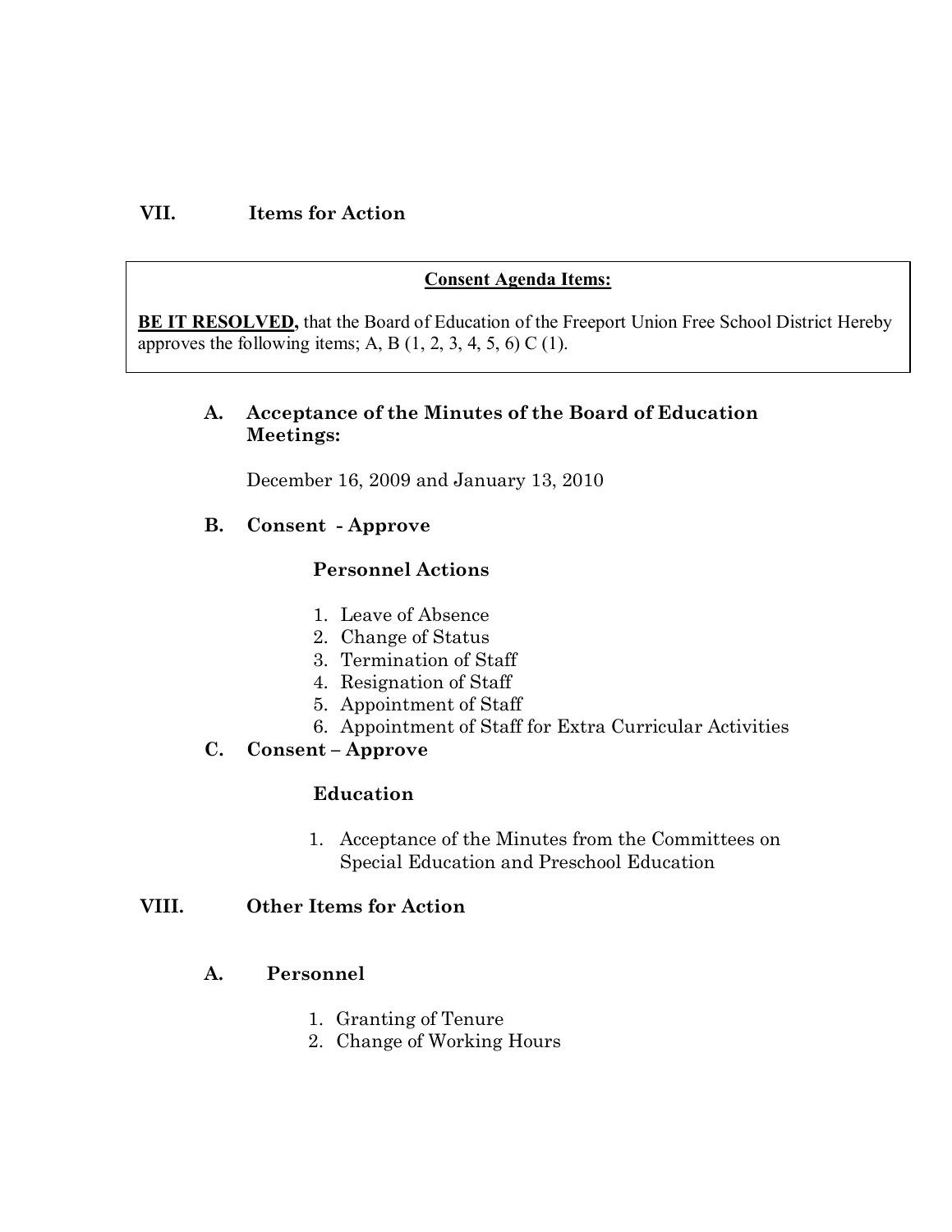## **B. Finance**

- 1. Bid Award EXCEL/Bond Projects, Replacement of Rooftop Ventilators at Columbus, Archer, Bayview and Giblyn Schools
- 2. Acceptance of Construction Change Order
- 3. Acceptance of Change Orders for Dodd, Giblyn, and Archer for Masonry Repair; Change Order for Atkinson gutters and leaders as attached
- 4. Acceptance of Change Orders for Mechanical Work for New Visions School and Roof Work; and Installation of a Boiler Feed Water Storage Tank at the High School as attached
- 5. Resolution for the Rejection of Capital Construction Bid-Bayview Avenue School Plumbing Upgrade Project
- 6. Budget Transfer
- 7. Acceptance of a Scholarship from IKE Capital, L.L.C.
- 8. Acceptance of a Memorial Scholarship for Kenneth Bagatelle
- 9. Acceptance of the Capital One Volunteer-of-the-Year Gift
- 10. Resolution to Dispose of Books

## **IX. Education**

- 1. Adoption of the Revised Board of Education Policies
- 2. Establishment of the Annual Meeting, the Budget Hearing and the Annual Budget Vote and Trustee Election
- 3. Resolution to Approve Student Travel to the Walldorf School, Walldforf, Germany
- 4. Resolution to Approve the Overnight Field Trip/International Travel for Cheerleading Championships

## **X. Other Reports to the Board**

- 1. Treasurers Report
- 2. High School Funds Report